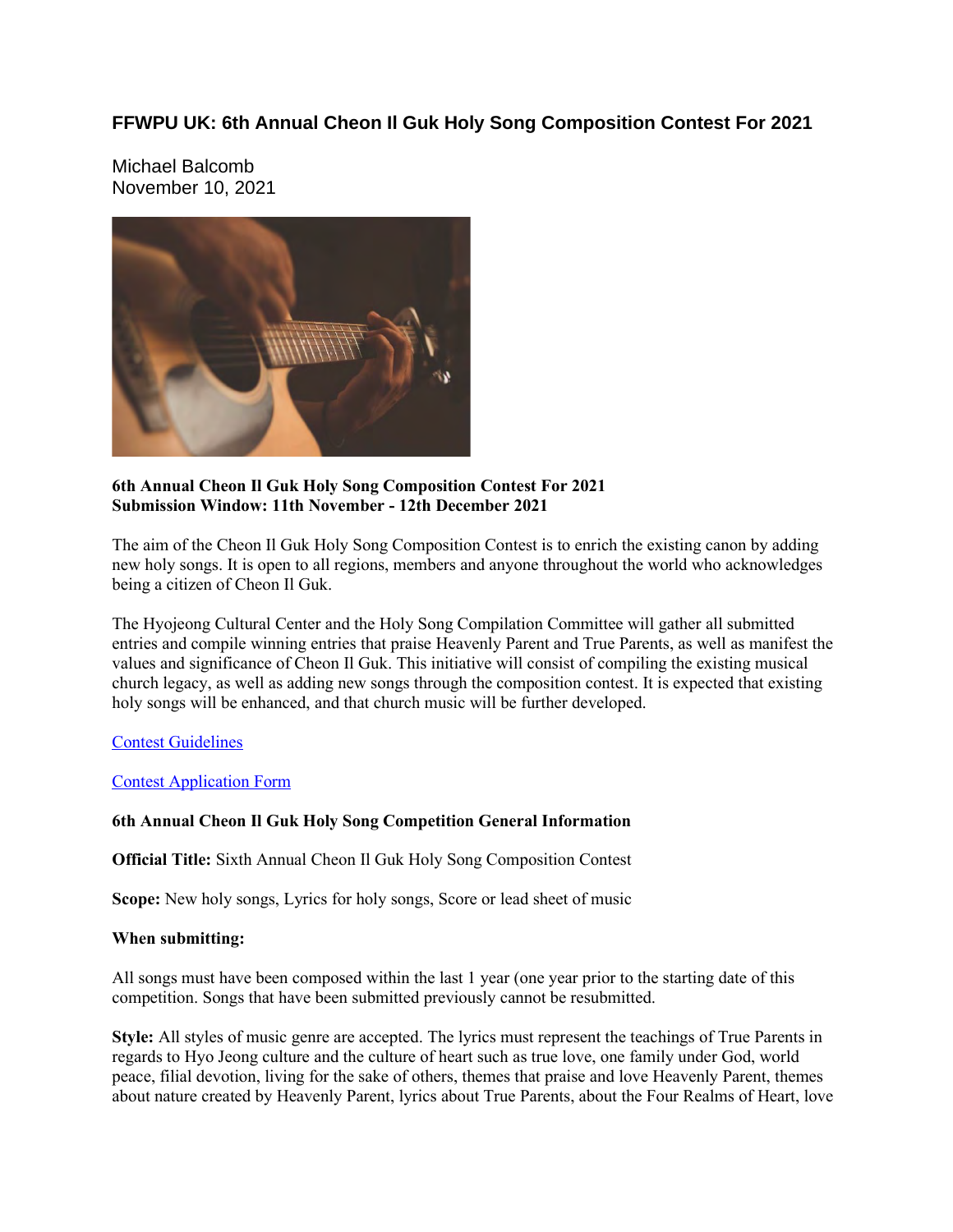between husband and wife, children's love for parents/love among siblings, songs that align with the new era of Cheon Il Guk, creating a heavenly culture, one world of peace, affirmation of faith, the Only Begotten Daughter. e.g.

**Participants:** Any registered member of FFWPU can participate.

**Submission Window:** 11th November ~ 12th December 2021 (7th October ~ 9th November 2021 by the Heavenly Calendar)

#### **Announcement of Winners:**

An official announcement will be made of the winners in each nation and each winner will be contacted personally either through email or phone call.

#### **Copyright/Ownership:**

Any material submitted for consideration may be added to the existing canon of holy songs. Winning songs are candidates for Holy Song designation. Copyright for all submitted material remains the property of the authors and composers, however authors and composers must agree to allow their winning entries to be used for any FFWPU/ Heavenly Parent Holy Communion Church purposes or activities, concerts, videos, songbooks, and recordings without reservation. Winning songs will also be uploaded to the Holy Song Compilation website (which is currently under construction) and Holy Song Compilation YouTube **Channel** 

The winners will be expected to prepare the lyrics and scores for them to be uploaded to the website for others to have access.

The winners will be expected to prepare the lyrics and scores for them to be uploaded to the website for others to have access.

Queries:

Hyo Jeong Cultural Center / Music Subcommittee / Gapyeong, Korea Contact Person: Mrs. Yeunhee Chang

Tel. Korea: + 031-589-1762

Calling from Abroad: \*\*\*-82-31-589-1762

Email: cigholysongcompetition@ gmail,com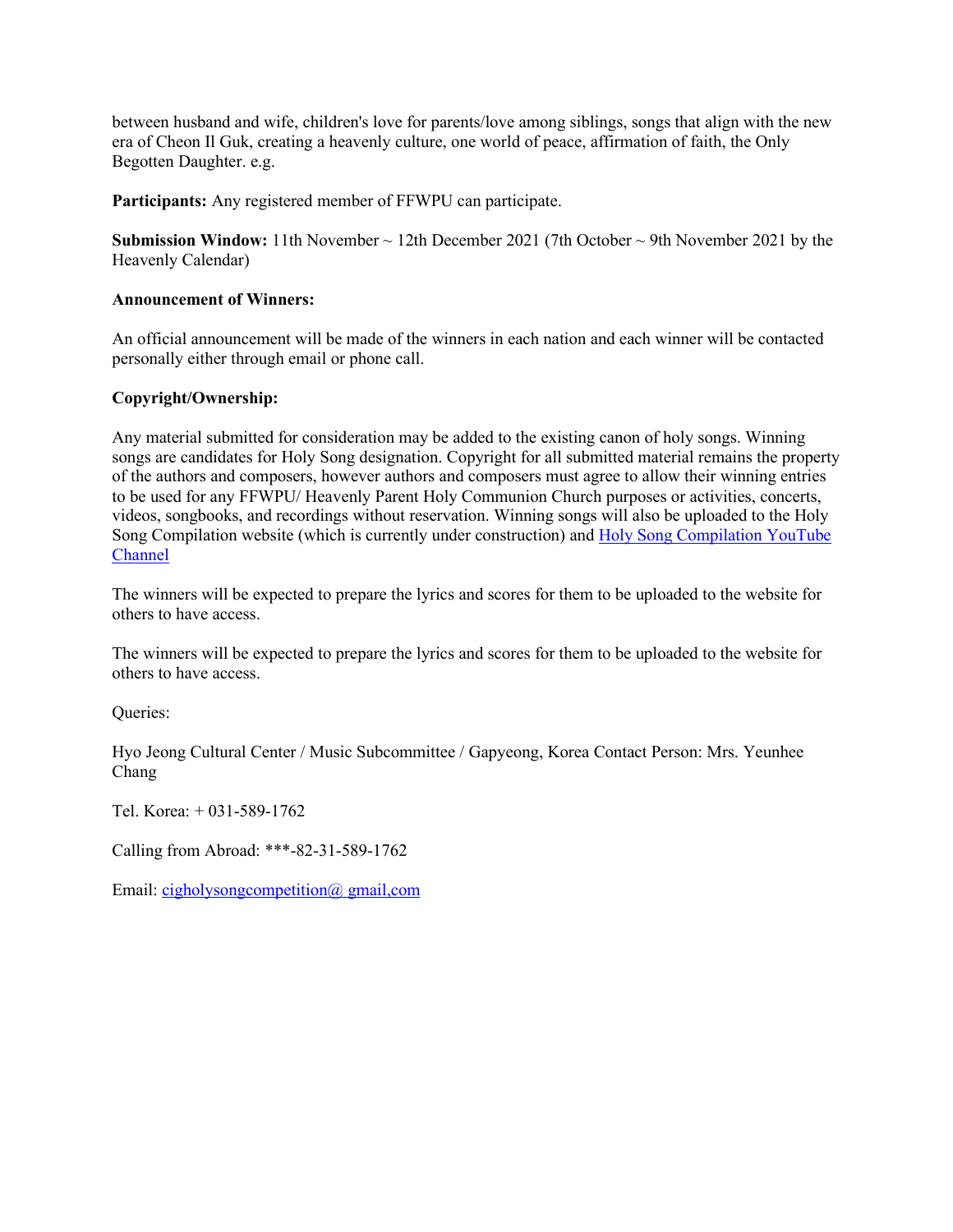## **Contest Guidelines for the 6th Cheon Il Guk Holy Song Competition**

- 1. Purpose
	- a. Compile new holy songs that express the culture of heart and the values of Cheon Il Guk, and create music for the Cheon Ji Sun Hak Won
	- b. Cultivate the spirit of True Parents' culture of heart, Hyo Jeong Culture
	- c. Promote holy songs through creative musical initiatives focused on holy songs
	- d. Discover, recognize and help musically and artistically gifted members
- 2. Judging of Songs
	- a. The judges will be looking for songs that evoke a sense of peace, happiness and deep heart, together with an artistic combination of lyrics and melody.
	- b. The judges will examine if the lyrics represent the teachings of True Parents.
- 3. Prizes

| <b>Prize type</b>   | <b>Number of winners</b> | <b>Prize money</b> |
|---------------------|--------------------------|--------------------|
| Gold prize          |                          | 500,000 won        |
| Silver prize        |                          | 300,000 won        |
| Bronze prize        |                          | 200,000 won        |
| Participation award |                          | 100,000 won        |

### 4. Award Details

- a. Prize and award plaque
- b. Consideration for Entry in the Cheon Il Guk Holy Song Book, and music for the Cheonji Sunhakwon
- 5. Submission Format **MUST** include:
	- a. **Application form** (imperative; refer to attached document, must be filled out exactly in the way requested or the submission will not be accepted)
	- b. **Sheet Music with chords** or **Lead sheet with chords**
	- c. Music file (MP3, m4a, etc.) it **does not** have to be a final produced version of the song, it can be a cell phone recorded video or home video.
	- d. Translations of lyrics into **Korean, Japanese and English. Each translation must be separated according to their language (submission will not be accepted if they are not translated).**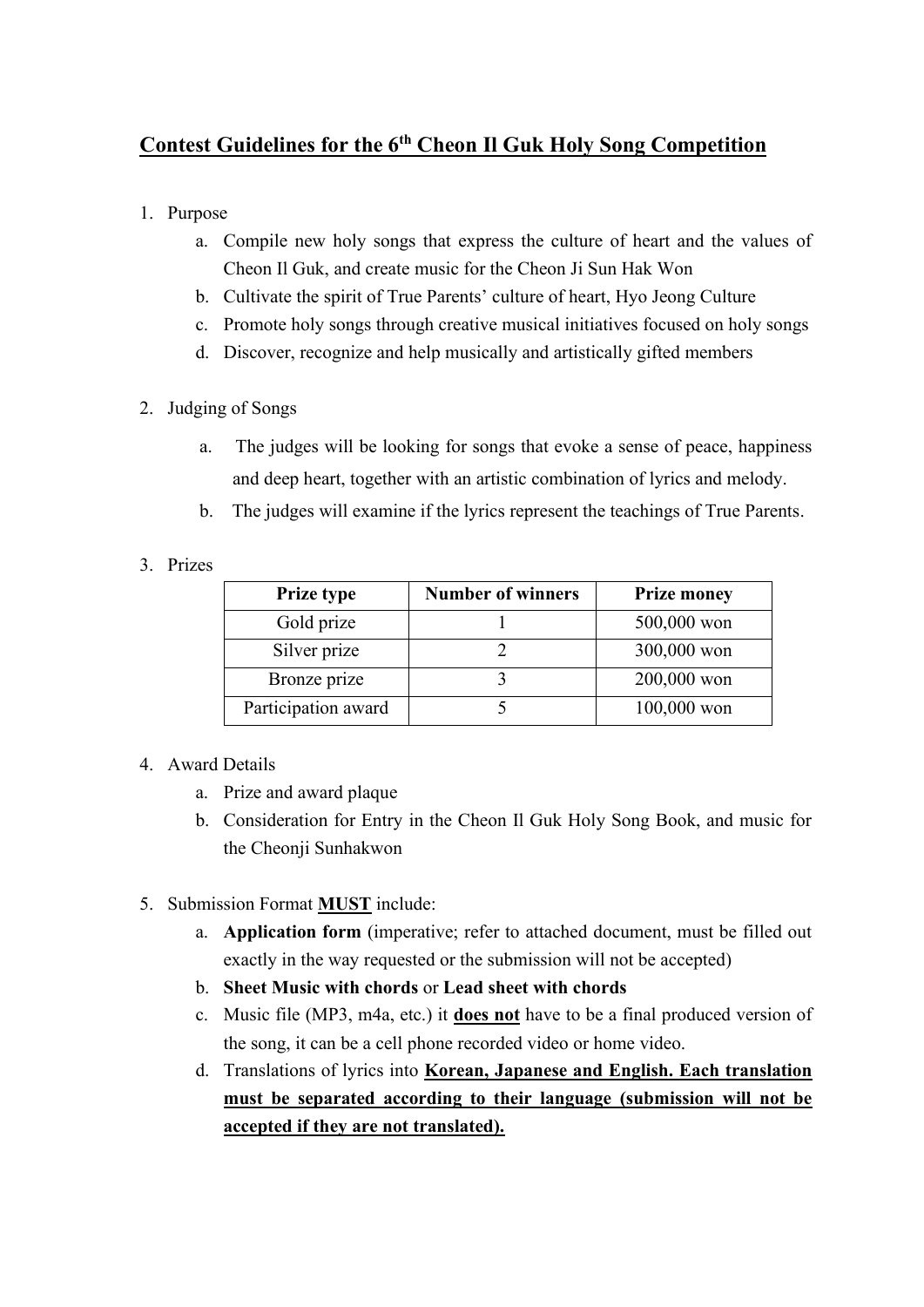## **6. Submission Format, your submission will not be accepted if it is not sent according to the format below.**

- 1. Each file must be in WORD format
- 2. Each file sent must be titled in the explained order below
- 3. Each file name must be in ENGLISH only:
	- Example 1: When you send an MP3 file, type 'MP3' at the beginning of the folder name along with the country, submitters last name, first name and title of song
		- MP3, USA, Smith, Will, I Will Love you Forever Type (Music File), Name of Country, Last Name, First Name, Title of Song

#### Example 1



MP3, USA, Smith, Will, I will love you forever

Example 2: When you send **lead sheet**, type 'Sheet' at the beginning of the folder name.

> SHEET, USA, Smith, Will, I Will Love you Forever Type, Name of Country, Last Name, First Name, Title of Song

Example 3: When you send in your **application**, type, 'APP' at the beginning of the folder name

> APP, USA, Smith, Will, I Will Love you Forever Type, Name of Country, Last Name, First Name, Title of Song

Example 4: When you send in your **lyric**, type, 'LYRIC' at the beginning of the folder name

> LYRIC, USA, Smith, Will, I Will Love you Forever Type, Name of Country, Last Name, First Name, Title of Song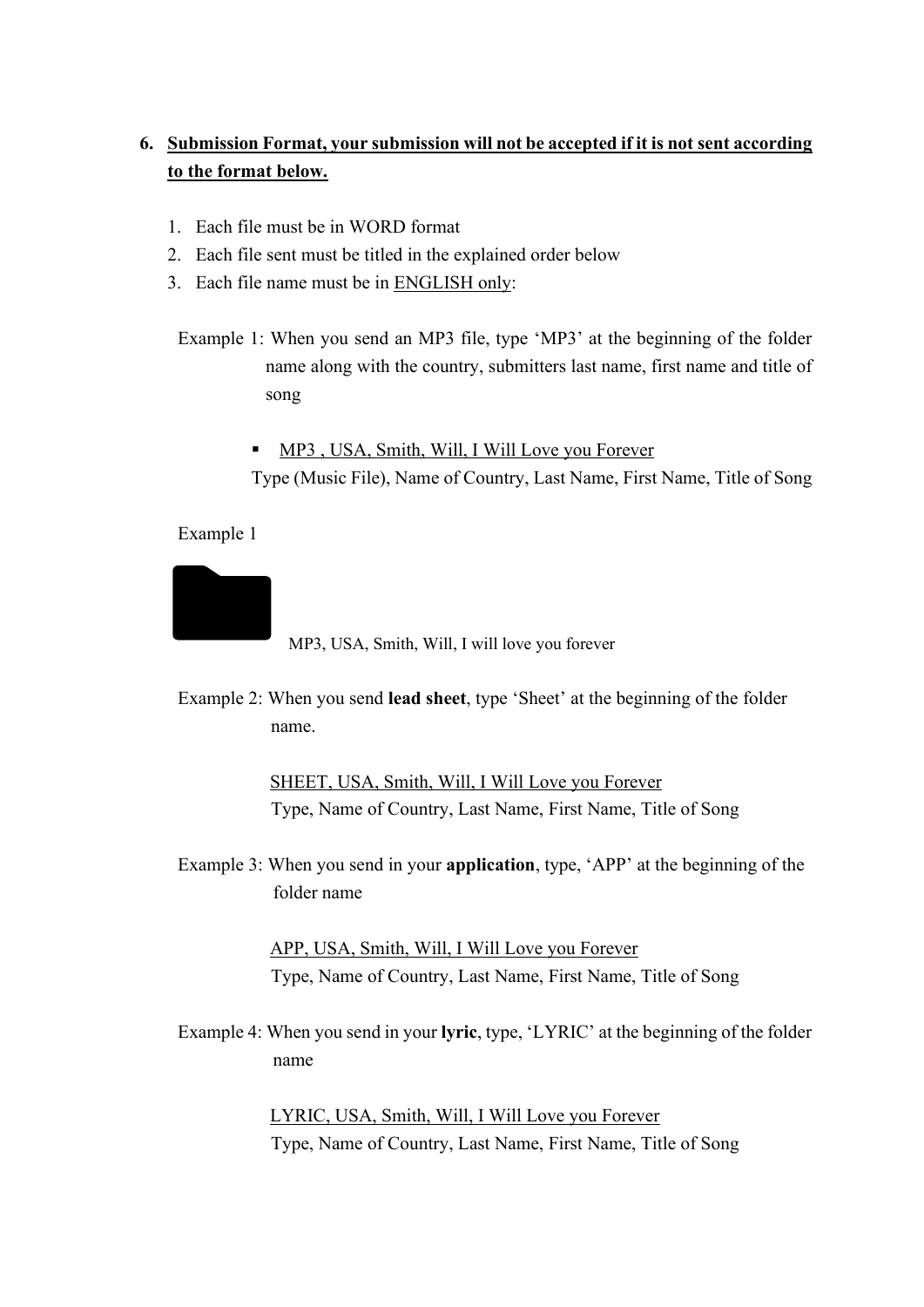*\*Please send all file names in English, this way organizing over 100 entries can be done efficiently.*

- 7. How to Submit Entries
	- a. The department in charge of cultural affairs in each region should compile all applications and submit them to the Hyo Jeong Music Sub-Committee via email or each participant can send directly to cigholysongcompetition@ gmail,com.
	- b. **Type 'CIG HS Competition, and** *senders name* **in the email subject heading.**
	- c. All submitted lyrics must be in three languages of Korean, Japanese and English.

END.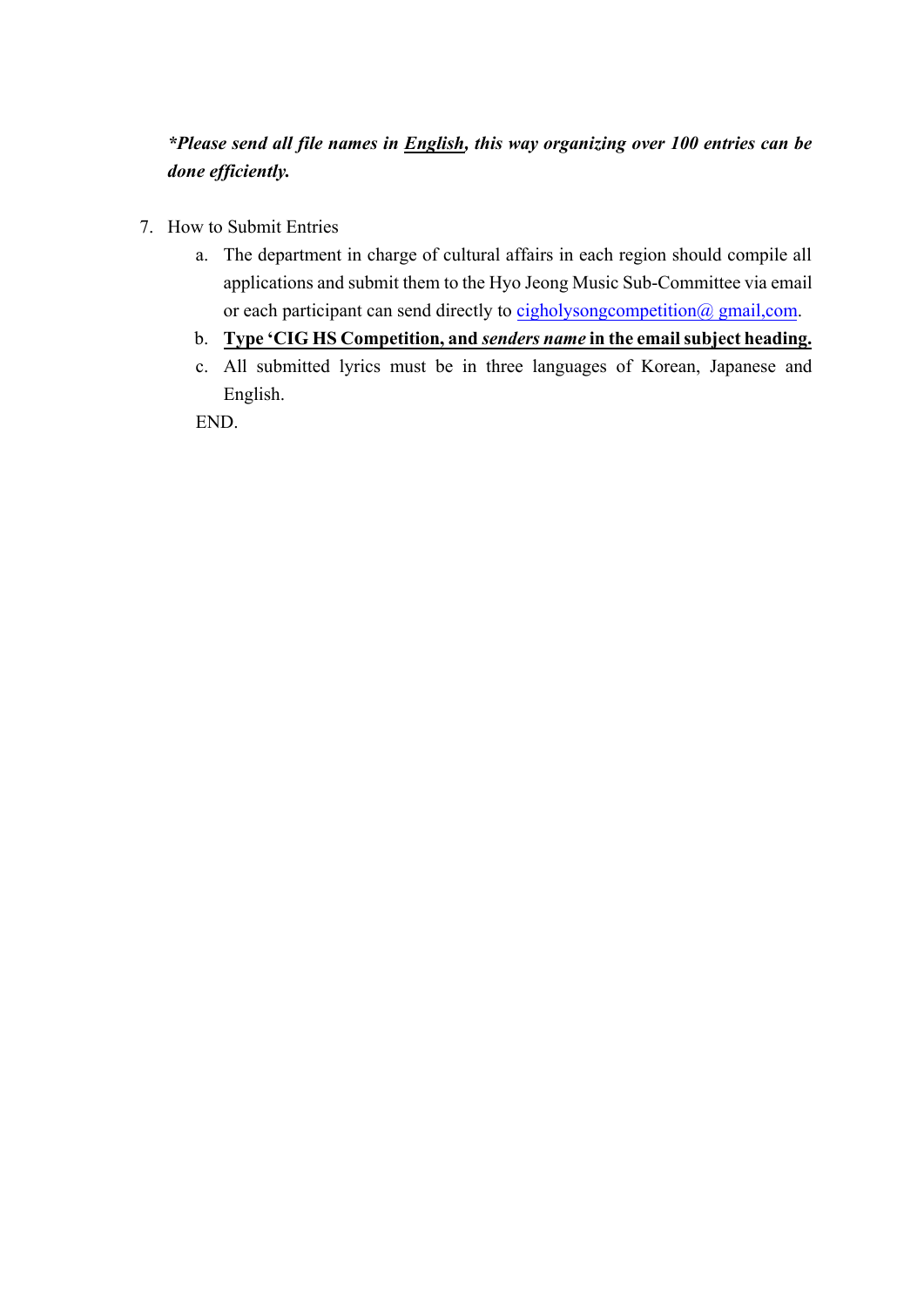# 제**6**회 천일국 성가 창작곡 공모전 신청서

## **Application Form for the 6th Holy Song Composition Contest-2021**

*<sup>\*</sup>Please type all information in Korean or English ONLY \**모든 정보는 한국어 또는 영어로만 입력해 주시기 바랍니다*.* 

| 성 명<br><b>Name</b>                                                                              |                                        | 대 륙<br>Region                |                                                                        |
|-------------------------------------------------------------------------------------------------|----------------------------------------|------------------------------|------------------------------------------------------------------------|
| 국 가<br><b>Nation</b>                                                                            |                                        | 소속교회<br><b>Church Name</b>   |                                                                        |
| 연락처<br><b>Contact No.</b>                                                                       |                                        | E-mail                       |                                                                        |
| 생년월일<br><b>Birthdate</b>                                                                        | 월<br>일<br>년<br>Year Month<br>Day       | <b>Check List</b><br>체크 리스트  |                                                                        |
| 사진<br>(얼굴과 어깨까지<br>나와야 함)<br><b>Informal Personal</b><br>Photo, face and<br>shoulder (optional) |                                        | <b>Sheet Music</b><br>악보     |                                                                        |
|                                                                                                 |                                        | MP3, sound file<br>MP3, 음원파일 |                                                                        |
|                                                                                                 |                                        | <b>Application</b><br>신청서    |                                                                        |
|                                                                                                 |                                        |                              | <b>Translation into All 3 languages</b><br>(Korean, Japanese, English) |
|                                                                                                 | 연도                                     |                              | 3 개국으로 번역 (한국어, 일어, 영어)<br>세부사항                                        |
|                                                                                                 | Year                                   |                              | <b>Details</b>                                                         |
|                                                                                                 |                                        |                              |                                                                        |
| 간단한 경력사항                                                                                        |                                        |                              |                                                                        |
| <b>Short Career</b><br>and/or Education                                                         |                                        |                              |                                                                        |
| <b>Details</b>                                                                                  |                                        |                              |                                                                        |
|                                                                                                 |                                        |                              |                                                                        |
|                                                                                                 |                                        |                              |                                                                        |
|                                                                                                 |                                        |                              |                                                                        |
| <b>0 공모곡명</b><br>Submitted<br><b>Song Title</b>                                                 |                                        |                              |                                                                        |
|                                                                                                 | 작사자 성명                                 |                              |                                                                        |
| 저작자명<br>Details of the                                                                          | Music composed by<br><del>작곡자</del> 성명 |                              |                                                                        |
| Composition                                                                                     | Lyrics written by                      |                              |                                                                        |
|                                                                                                 | 편곡자 성명                                 |                              |                                                                        |
|                                                                                                 | Arranged by                            |                              |                                                                        |
|                                                                                                 |                                        |                              |                                                                        |
|                                                                                                 |                                        |                              |                                                                        |
|                                                                                                 |                                        |                              |                                                                        |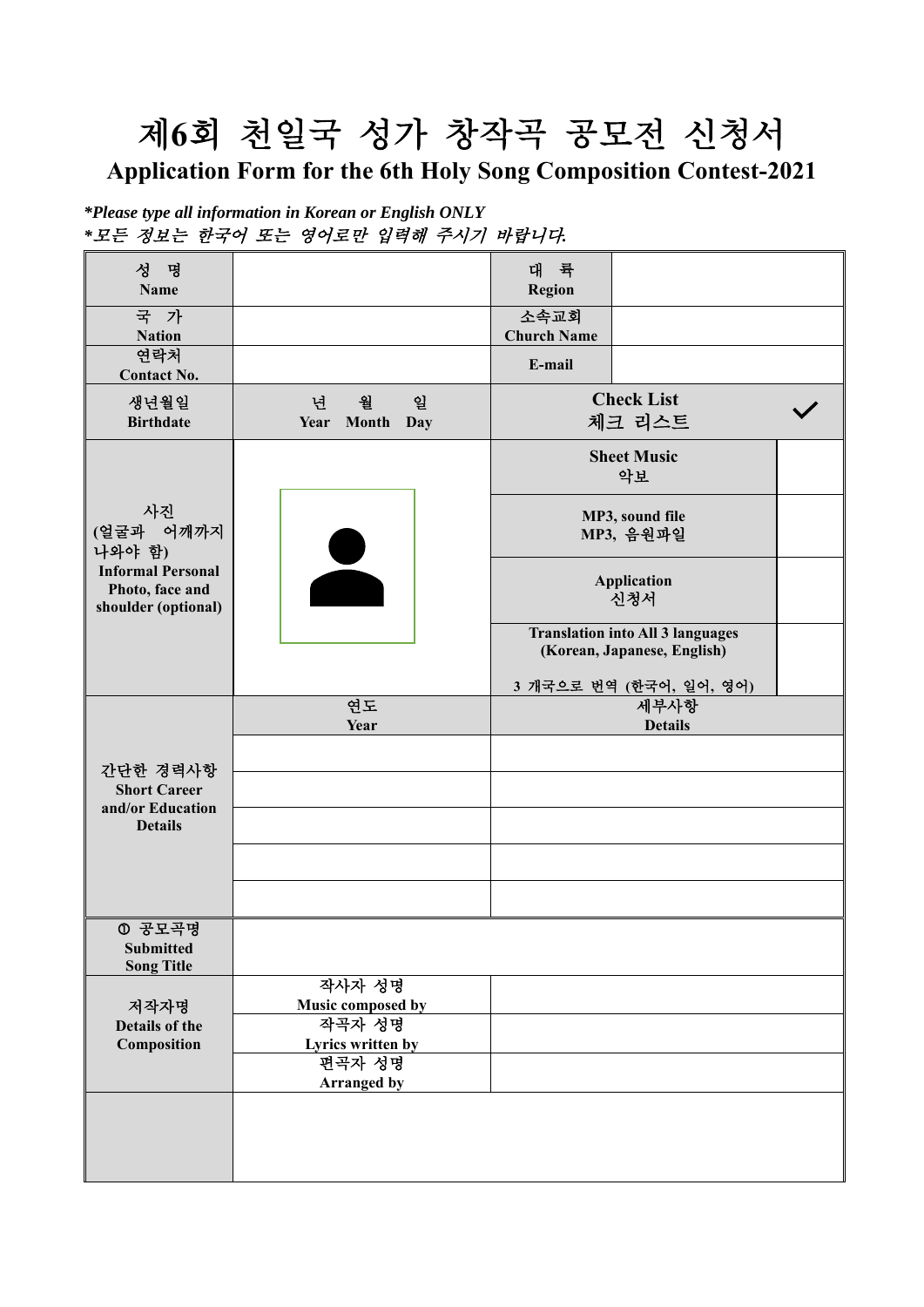| 간단한 곡 설명<br><b>Short description</b><br><sub>of</sub><br>the Song             |                                                                                            |  |
|-------------------------------------------------------------------------------|--------------------------------------------------------------------------------------------|--|
| 제출자료 목록<br>(해당사항에 체크<br>해주세요)<br><b>List of Submitted</b><br><b>Documents</b> | E.g.) 악보, 음원파일, 영상 등<br>E.g.) Music file and sheet music                                   |  |
| 2 공모곡명<br><b>Submitted</b><br><b>Song Title</b>                               |                                                                                            |  |
| 저작자명<br>Details of the<br>Composition                                         | 작사자 성명<br>Music composed by<br>작곡자 성명<br>Lyrics written by<br>편곡자 성명<br><b>Arranged by</b> |  |
| 간단한 곡 설명<br><b>Description of</b><br>the Song                                 |                                                                                            |  |
| 제출자료 목록<br><b>List of Submitted</b><br><b>Documents</b>                       | E.g.) 악보, 음원파일, 영상 등<br>E.g.) Music sheet, music file, video, etc.                         |  |
| 3 공모곡명<br><b>Submitted</b><br><b>Song Title</b>                               |                                                                                            |  |
| 저작자명<br>Details of the<br>Composition                                         | 작사자 성명<br>Music composed by<br>작곡자 성명<br>Lyrics written by<br>편곡자 성명<br><b>Arranged by</b> |  |